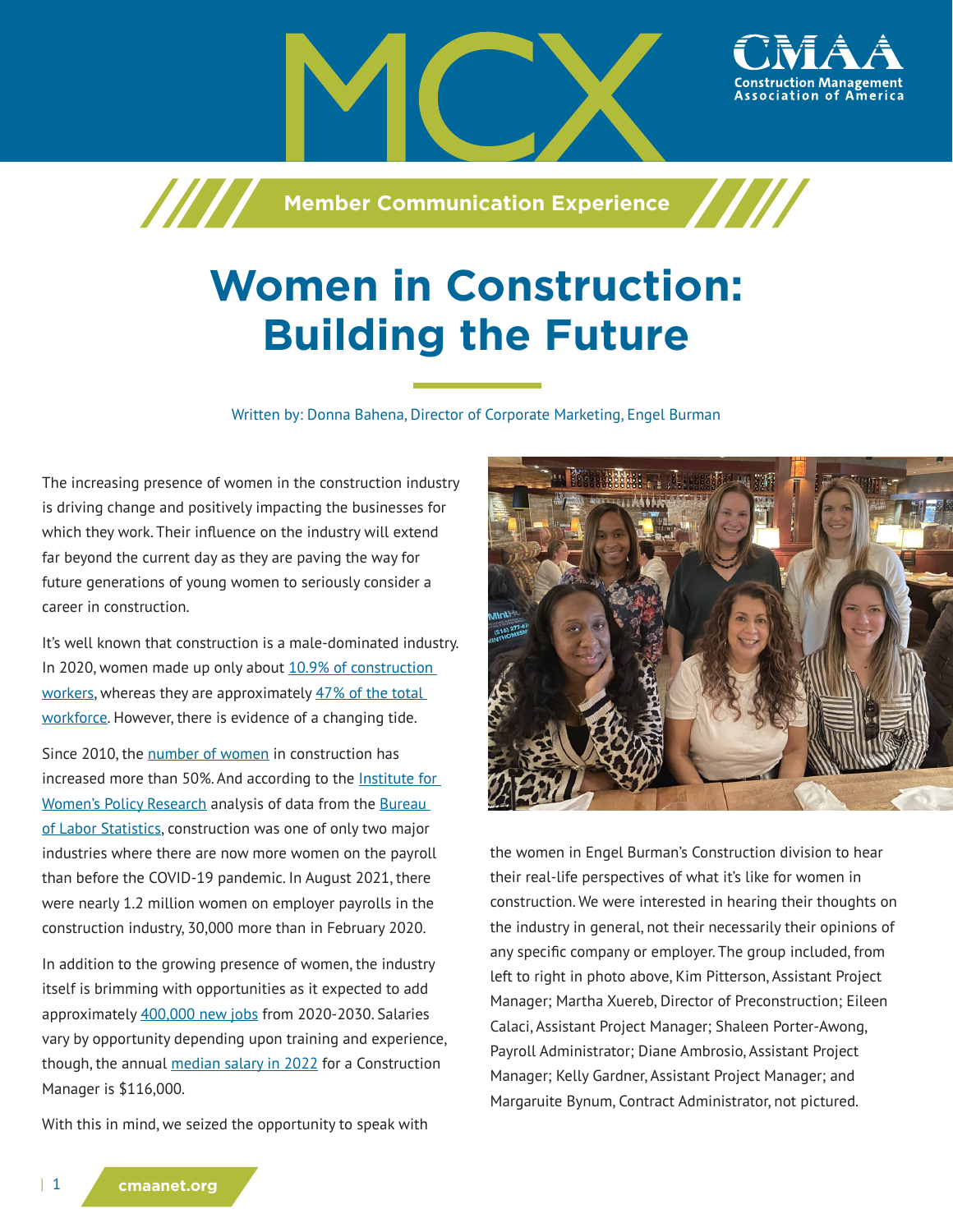#### **WOMEN IN A MALE-DOMINATED INDUSTRY**

For the most part, women are becoming more accepted and gaining more respect. In fact, many men have been very welcoming of women into the field as they appreciate the different perspective that women can bring. More women are also being seen in various roles including the trades, vendor partners, and managers.

7 7 7 7 7

## **THE CHALLENGES WOMEN FACE**

Of course, there are still some stereotypes that exist. It may be assumed that women lack experience, or their authority may be questioned. There may be assumptions about their role, for instance, assuming they are administrative support rather than a member of the construction team. While these are familiar issues for women in many different industries, the fact that only 1 in 10 construction jobs are filled by women make them a bit more pronounced.

Also similar to many other industries, there is a gender pay gap in construction that needs to be addressed, though, according to data from the [Bureau of Labor Statistics](https://www.bls.gov/opub/reports/womens-databook/2019/home.htm), the pay gap in construction is the lowest among all U.S. industries.

An unexcepted challenge was acquiring safety equipment tailored for women such as work boots. While they are available, they are not necessarily available for purchase off the shelf as men's equipment would be. Often it is necessary to order online and there may be limited options. And these limited options may not always be ideal, such as the women's work boots with pink laces. To paraphrase one woman, 'Try to earn respect on a job site showing up with pink laces.'

### **WHY WOMEN DO IT**

The women really enjoy the variety of skills and tasks that their jobs entail. And with the impact of new technologies on construction, there is always something new to learn and another challenge to meet.

Their passion is driven by the very tangible, literal fruits of their efforts in building something that benefits the future of their communities. They take great pride in seeing the finished product and knowing they were a part of it.

This seems to be true of most women in construction. In fact, [78 percent](https://www.levelset.com/news/women-love-construction/) say that they love their job.

#### **WHAT WOMEN BRING**

The women believe they bring a different perspective to the industry and an additional set of skills. In their experience, women tend to pay more attention to detail, have stronger organizational skills, and are well versed in collaboration and team building, all of which help them succeed.

Gender diversity on its own is beneficial to companies in general. According to a [McKinsey & Company](https://www.mckinsey.com/featured-insights/diversity-and-inclusion/diversity-wins-how-inclusion-matters) report, genderdiverse companies are 25 percent more likely to achieve above-average profitability than companies with less diversity. The report also highlights that when women filled 30 percent or more executive-level positions in a company, the companies were 48 percent more likely to outperform their least-diverse competitors.

## **ATTRACTING MORE WOMEN**

According to this group, it is critical to educate and inform young girls/women of the career opportunities available to them in construction early on, in middle school and high school. Young women need to see other women in the industry in order to recognize that this is a possible career path for them as well. It's reminiscent of the saying, "If you can see it, you can be it.", or as in the current TV ad campaign led by the Association of National Advertisers, [SeeHer,](https://www.ana.net/content/show/id/seeher-leadership) If you can see her, vou can be her.<sup>™</sup> **B** 

| 2 **cmaanet.org**